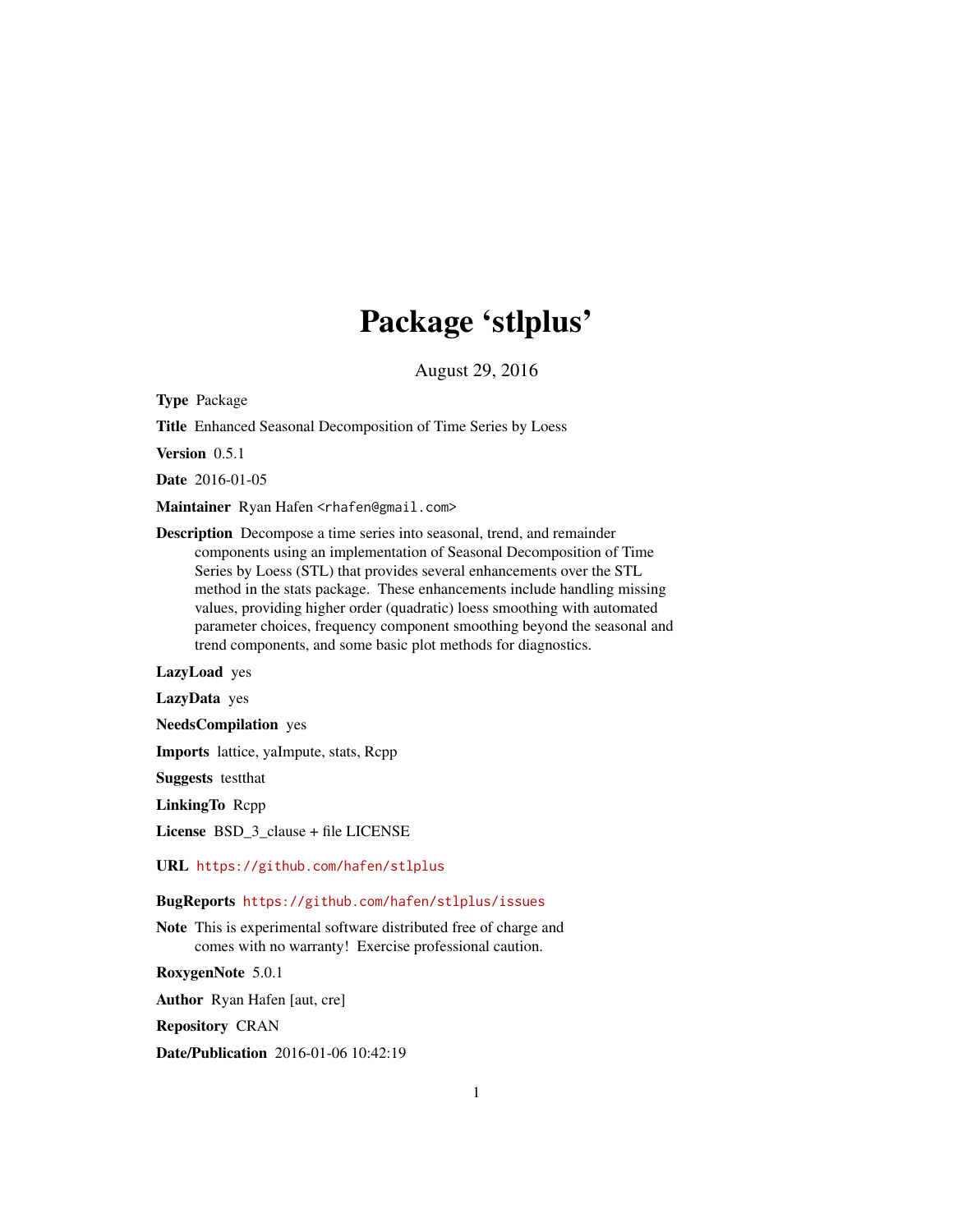### <span id="page-1-0"></span>R topics documented:

| Index | 13 |
|-------|----|
|       |    |
|       |    |
|       |    |
|       |    |
|       |    |
|       |    |
|       |    |

<span id="page-1-1"></span>plot.stlplus *Lattice plot of the raw, seasonal, trend, and remainder components*

#### Description

Lattice plot of the raw, seasonal, trend, and remainder components. If post-trend smoothing was done, these components will be plotted instead of the trend component.

#### Usage

```
## S3 method for class 'stlplus'
plot(x, scales = list(y = list(relation = "sliced"))),
  type = "l", as.table = TRUE, strip = FALSE, strip.left = TRUE,
 between = list(y = 0.5), layout = NULL, ...)
```
#### Arguments

x object of class "stlplus". scales, type, as.table, strip, strip.left, between, layout, ... parameters to be passed to xyplot.

#### Value

object of class "trellis".

#### References

R. B. Cleveland, W. S. Cleveland, J. E. McRae, and I. Terpenning (1990) STL: A Seasonal-Trend Decomposition Procedure Based on Loess. *Journal of Official Statistics*, 6, 3–73.

#### See Also

[stlplus](#page-7-1)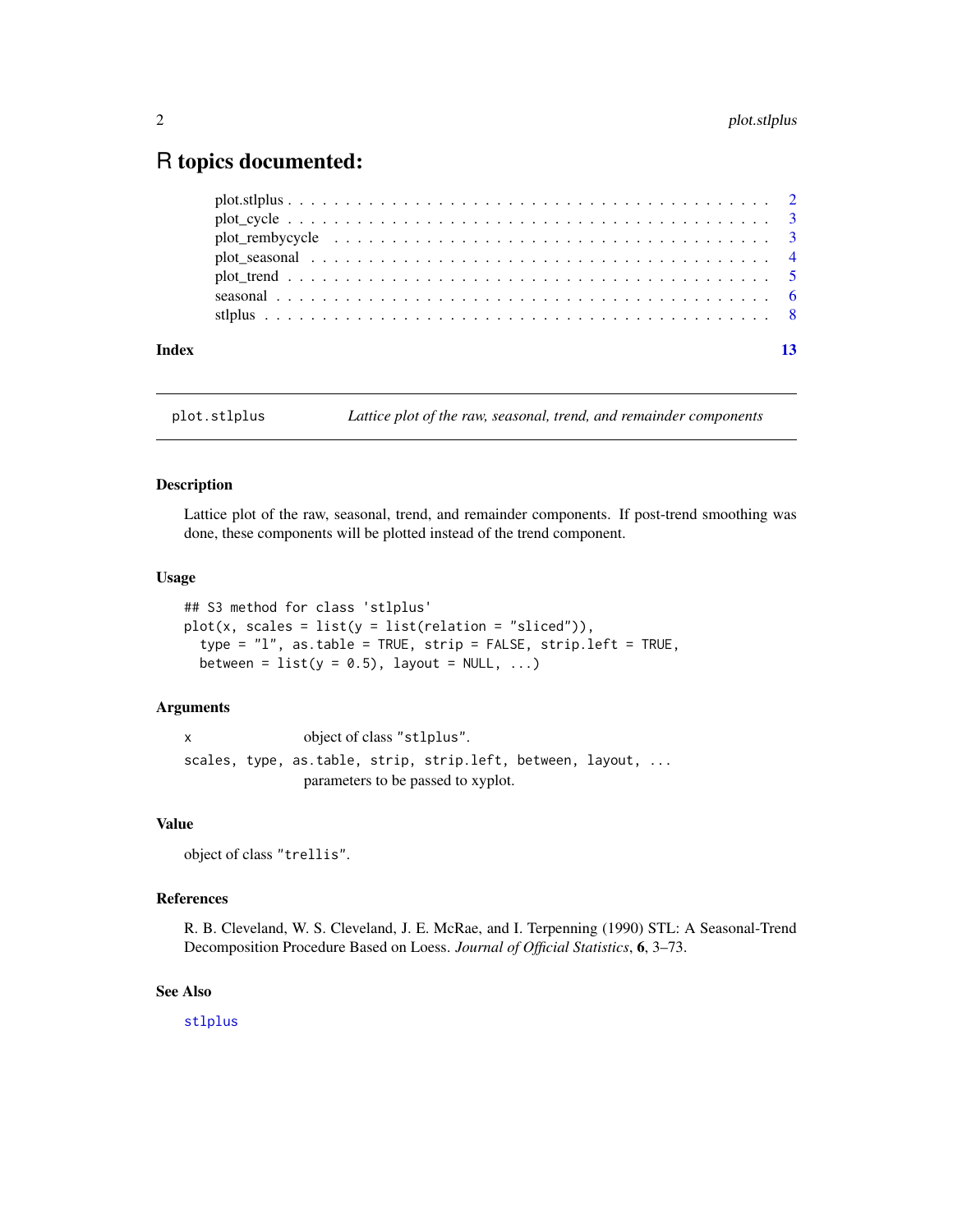#### <span id="page-2-0"></span>Description

Plots the seasonal component by cycle-subseries, with lines emanating from the midmean of the values within each cycle-subseries.

#### Usage

```
plot\_cycle(x, layout = c(x$parse, 1), col = "#0080ff", xlab = "Time",ylab = "Seasonal", panel = function(x, y, ...) {
 lattice::panel.segments(x, rep(.midmean(y), length(x)), x, y, col = col) },
  ...)
```
#### Arguments

x object of class "stlplus". layout, col, xlab, ylab, panel, ... parameters to be passed to xyplot().

#### Value

object of class "trellis".

#### References

R. B. Cleveland, W. S. Cleveland, J. E. McRae, and I. Terpenning (1990) STL: A Seasonal-Trend Decomposition Procedure Based on Loess. *Journal of Official Statistics*, 6, 3–73.

#### See Also

[stlplus](#page-7-1)

plot\_rembycycle *Plot of Remainder Component by Cycle-Subseries*

#### Description

Plots the remainder component by cycle-subseries with a loess line.

#### Usage

```
plot_rembycycle(x, col = "darkgray", locol = "black", lolwd = 2,
  xlab = "Time", ylab = "Remainder", ...)
```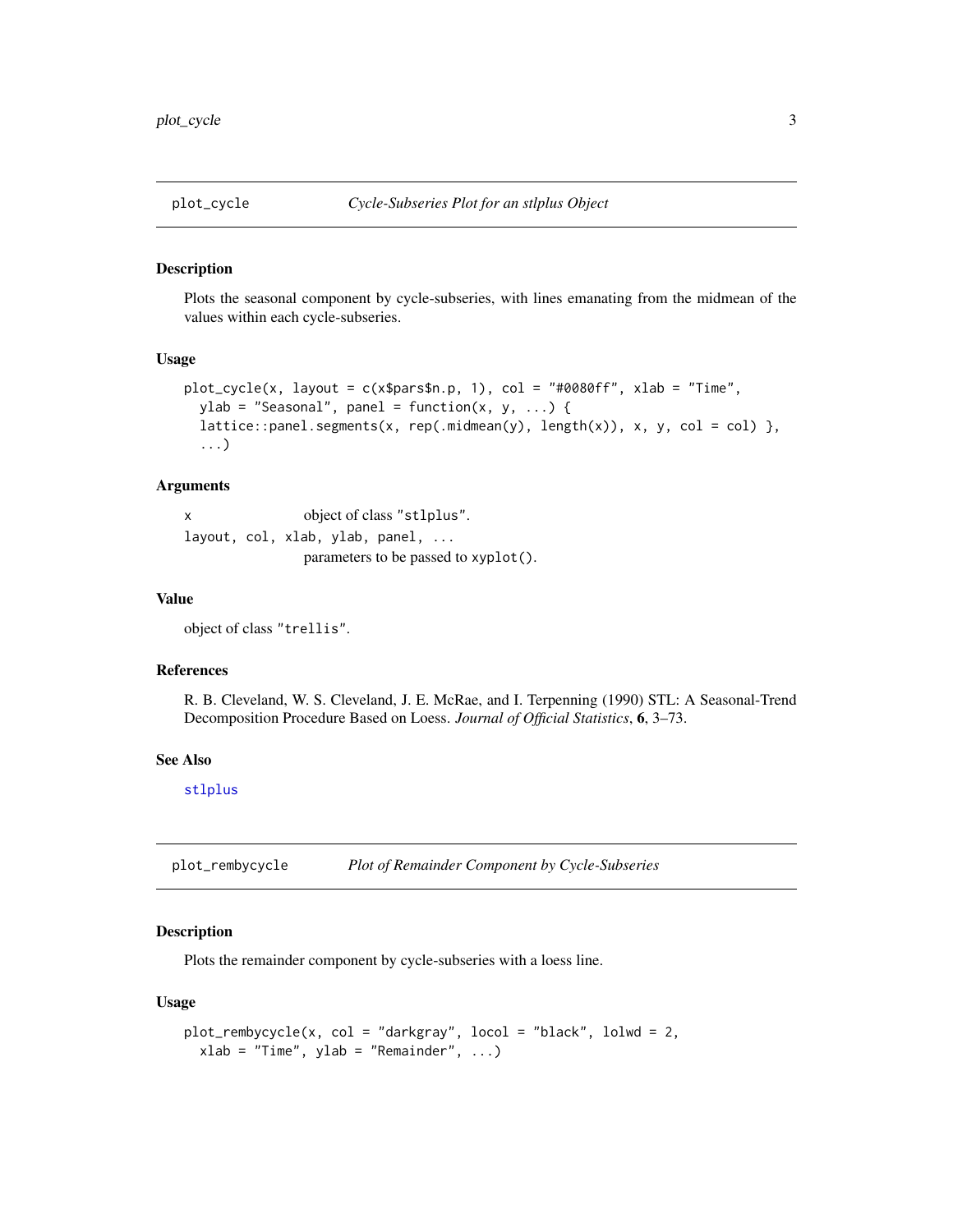#### <span id="page-3-0"></span>Arguments

x object of class "stlplus". col, locol, lolwd, xlab, ylab, ... parameters to be passed to xyplot(). locol and lolwd are the line color and width for the loess line.

#### Value

```
object of class "trellis".
```
#### References

R. B. Cleveland, W. S. Cleveland, J. E. McRae, and I. Terpenning (1990) STL: A Seasonal-Trend Decomposition Procedure Based on Loess. *Journal of Official Statistics*, 6, 3–73.

#### See Also

[stlplus](#page-7-1)

plot\_seasonal *Seasonal Diagnostic Plot for an stlplus Object*

#### Description

Plots each cycle-subseries of the detrended data (or equivalently, seasonal plus remainder), with the mean subtracted. The fitted seasonal component is plotted as a line through the points.

#### Usage

```
plot\_seasonal(x, col = c("darkgray", "black"), lwd = 2, xlab = "Time",ylab = "Centered Seasonal + Remainder", ...)
```
#### Arguments

x object of class "stlplus". col, lwd, xlab, ylab, ... parameters to be passed to xyplot().

#### Details

Helps decide how much of the variation in the data other than the trend should go into the seasonal component, and how much in the remainder.

#### Value

object of class "trellis".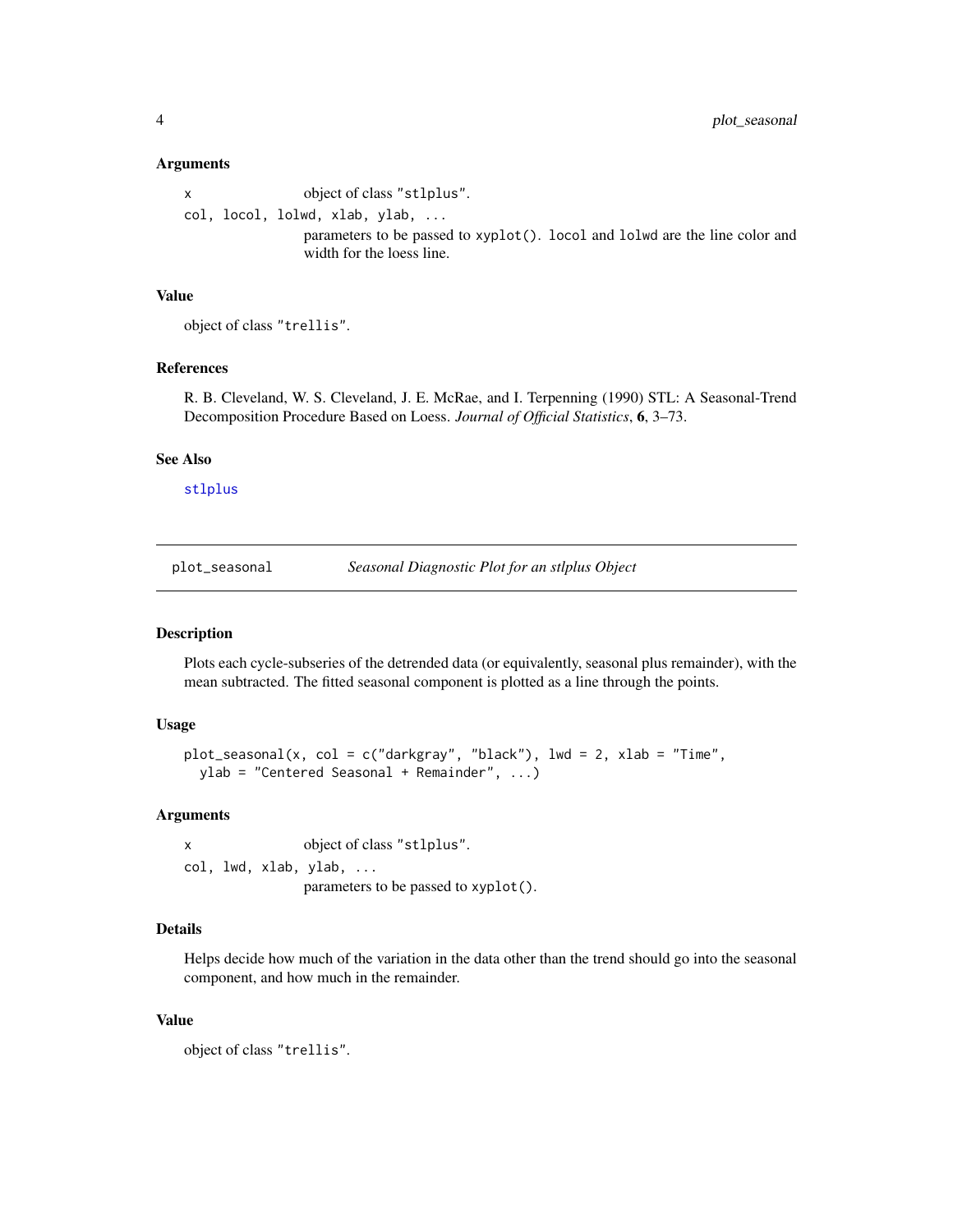#### <span id="page-4-0"></span>plot\_trend 5

#### References

R. B. Cleveland, W. S. Cleveland, J. E. McRae, and I. Terpenning (1990) STL: A Seasonal-Trend Decomposition Procedure Based on Loess. *Journal of Official Statistics*, 6, 3–73.

#### See Also

[stlplus](#page-7-1)

plot\_trend *Trend Diagnostic Plot for an stlplus Object*

#### Description

Plots the trend+remainder with the trend component overlaid, and the remainder component in a separate panel.

#### Usage

```
plot_trend(x, xlab = "Time", ylab = "Trend", span = 0.3, type = c("p","l"), scales = list(y = list(relation = "free")), lwd = c(1, 1),
  col = c("darkgray", "black", "darkgray"), layout = c(1, 2),between = list(y = 0.5), strip = FALSE, strip.left = TRUE,
 as.table = TRUE, ...)
```
#### Arguments

x object of class "stlplus". xlab, ylab, span, type, scales, lwd, col, layout parameters to be passed to xyplot. between, strip, strip.left, as.table, ... parameters to be passed to xyplot.

#### Value

object of class "trellis".

#### References

R. B. Cleveland, W. S. Cleveland, J. E. McRae, and I. Terpenning (1990) STL: A Seasonal-Trend Decomposition Procedure Based on Loess. *Journal of Official Statistics*, 6, 3–73.

#### See Also

[stlplus](#page-7-1)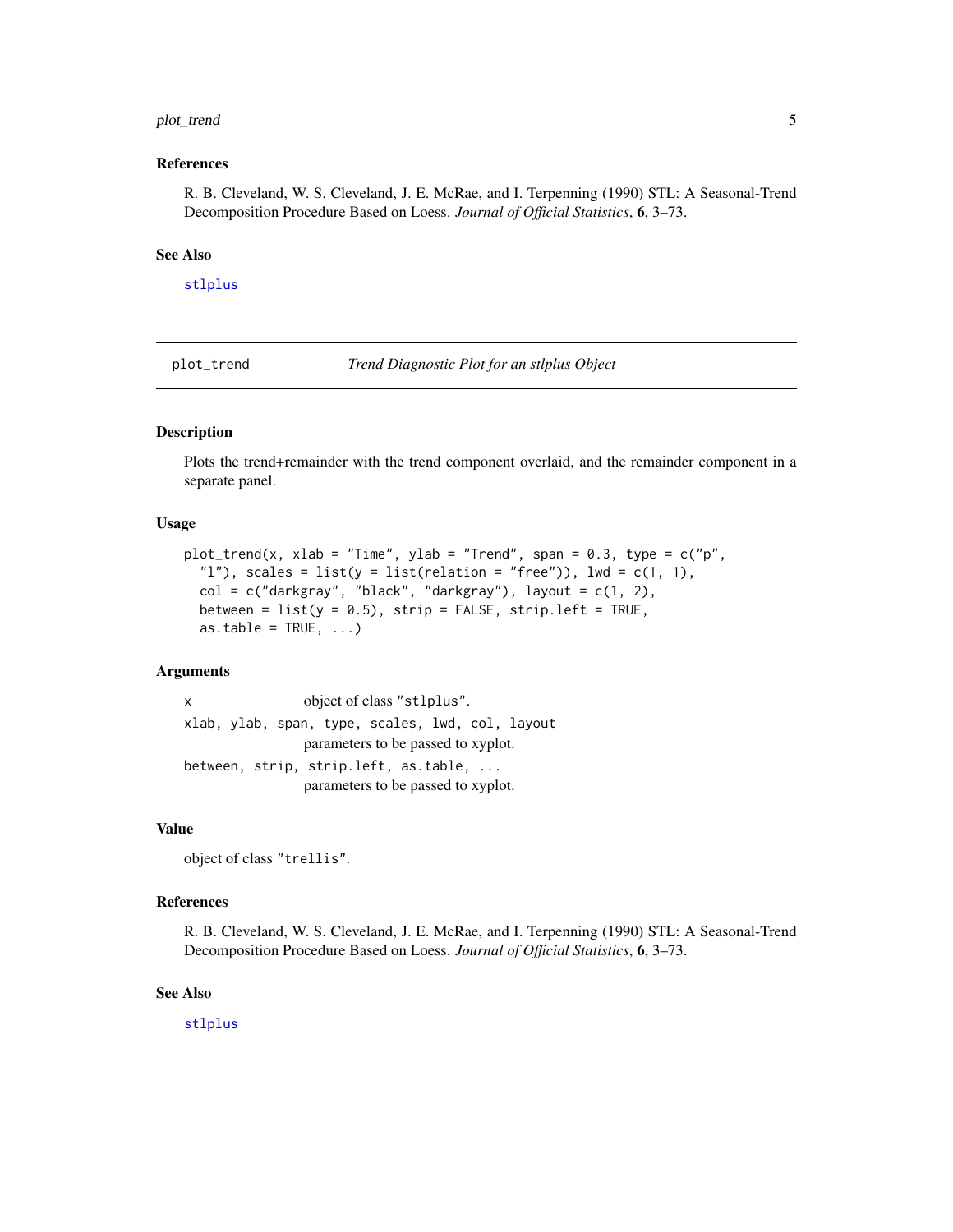#### <span id="page-5-1"></span>Description

Retrieves the raw, seasonal, trend, remainder, or time components from an stlplus object. The methods seasonal.stl, ... also exist as a convenience for extracting components from R's stl().

#### Usage

```
seasonal(object)
trend(object)
remainder(object)
getraw(object)
## S3 method for class 'stlplus'
remainder(object)
## S3 method for class 'stlplus'
fitted(object, ...)
## S3 method for class 'stlplus'
predict(object, ...)
## S3 method for class 'stlplus'
seasonal(object)
## S3 method for class 'stlplus'
trend(object)
fc(object, fcnum = 1)
## S3 method for class 'stlplus'
time(x, \ldots)## S3 method for class 'stl'
remainder(object)
## S3 method for class 'stl'
seasonal(object)
## S3 method for class 'stl'
trend(object)
```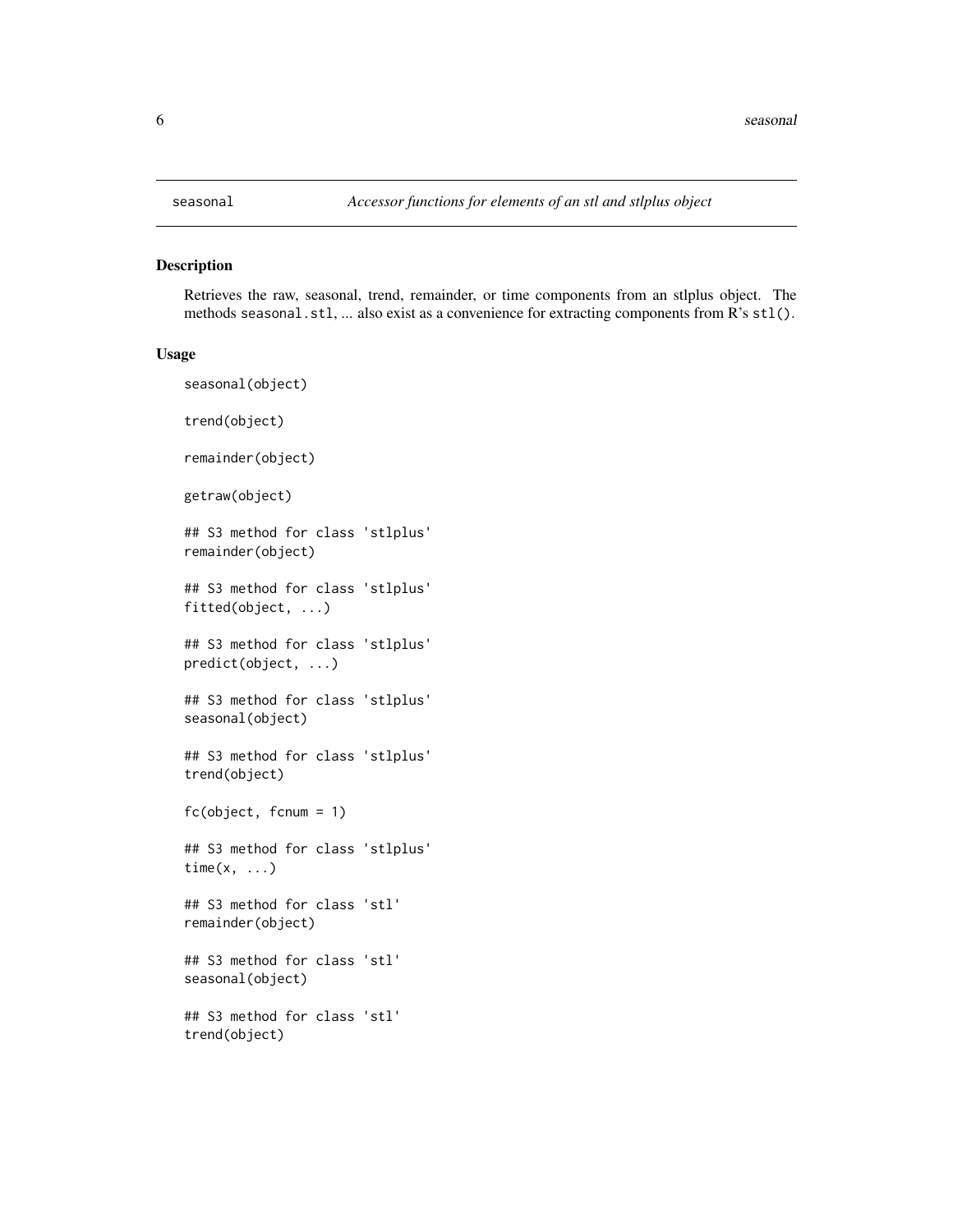#### <span id="page-6-0"></span>seasonal 7

```
## S3 method for class 'stl'
time(x, \ldots)## S3 method for class 'stl'
predict(object, ...)
## S3 method for class 'stl'
fitted(object, ...)
```
#### Arguments

| fcnum                   | number of post-trend smoothing frequency component. |
|-------------------------|-----------------------------------------------------|
| x, object               | object of class "stl" or "stlplus".                 |
| $\cdot$ $\cdot$ $\cdot$ | additional parameters                               |

#### Value

Returns a vector of either the getraw time series, the seasonal, trend, or remainder components, or the time values of the time series. If times are requested but were not supplied in the initial stlplus call, the 1:n vector is returned, where n is the number of data points. The fitted method returns the sum of the seasonal and trend.

#### Note

The fitted and predict methods are equivalent. For objects of class "stlplus", these functions return the sum of all components but the remainder, including post-trend smoothing components. Note also that the trend method for objects of class "stlplus" only returns the trend component from the STL iterations, even when post-trend smoothing is done.

#### References

R. B. Cleveland, W. S. Cleveland, J.E. McRae, and I. Terpenning (1990) STL: A Seasonal-Trend Decomposition Procedure Based on Loess. *Journal of Official Statistics*, 6, 3–73.

#### See Also

#### [stlplus](#page-7-1)

#### Examples

```
\text{co2.st1} \leq \text{st1} stiplus(\text{co2}, \text{t} = \text{as}.\text{vector}(\text{stats}: \text{time}(\text{co2})), \text{ n.p=12, l.window=13},t.window=19, s.window=35, s.degree=1, sub.labels = substr(month.name, 1, 3))
```
plot(seasonal(co2.stl))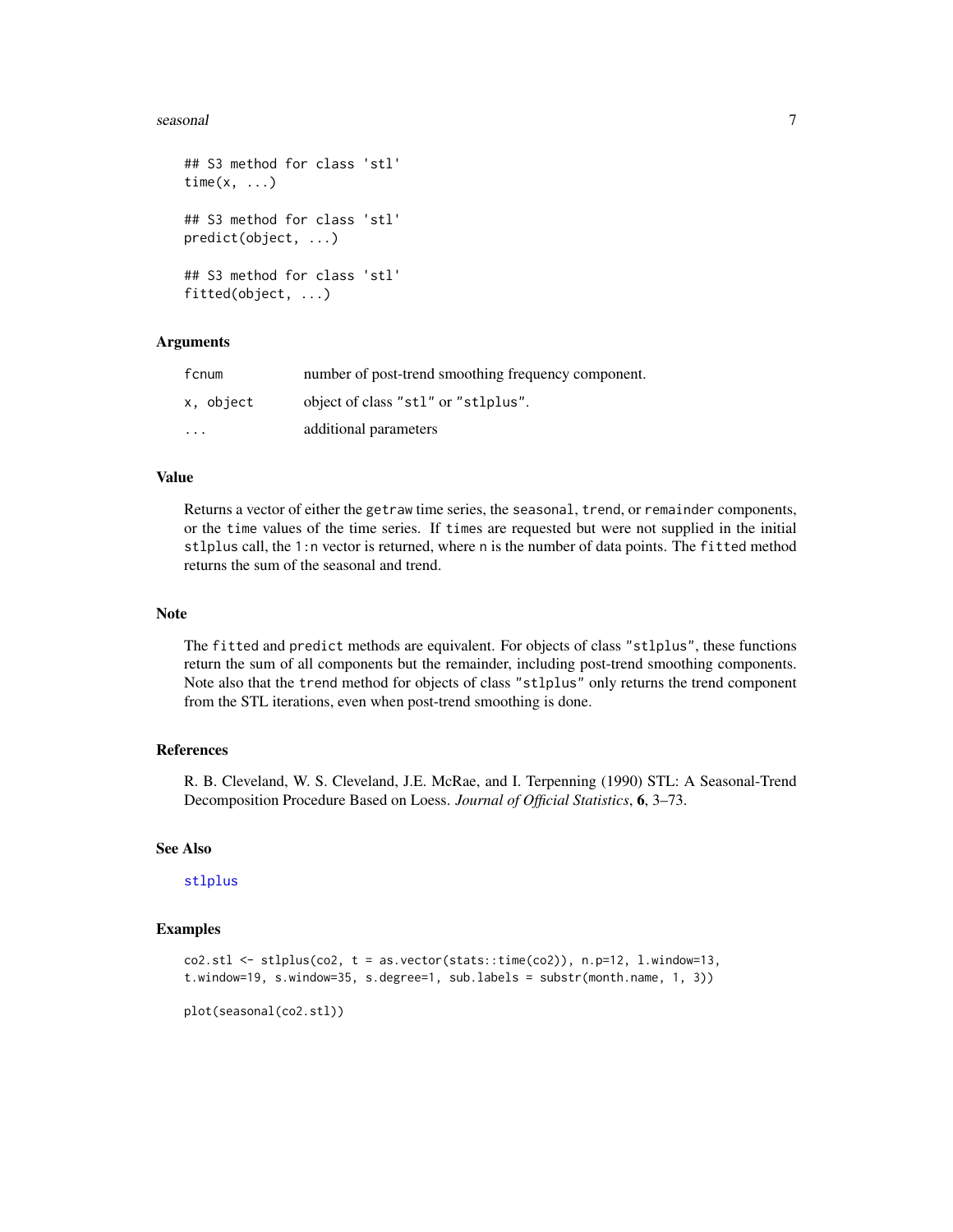#### Description

Decompose a time series into seasonal, trend and irregular components using loess, acronym STL. A new implementation of STL. Allows for NA values, local quadratic smoothing, post-trend smoothing, and endpoint blending. The usage is very similar to that of  $\mathbb{R}$ 's built-in  $\text{st}(.)$ .

#### Usage

```
stlplus(x, t = NULL, n.p, s.window, s. degree = 1, t. window = NULL,t.degree = 1, fc.window = NULL, fc.degree = NULL, fc.name = NULL,
  l.window = NULL, l.degree = t.degree, s.jump = ceiling(s.window/10),
  t.jump = ceiling(t.window/10), l.jump = ceiling(l.window/10),
  fc.jump = NULL, critfreq = 0.05, s.blend = 0, t.blend = 0,
 l.blend = t.blend, fc.blend = NULL, inner = 2, outer = 1,
  sub.labels = NULL, sub.start = 1, zero.weight = 0.000001,
  details = FALSE, ...)## S3 method for class 'ts'
stlplus(x, t = as.numeric(stat::time(x)), n.p = frequency(x),s.window, s.degree = 1, t.window = NULL, t.degree = 1,
  fc.window = NULL, fc.degree = NULL, fc.name = NULL, l.window = NULL,
  l.degree = t.degree, s.jump = ceiling(s.window/10),
  t.jump = ceiling(t.window/10), l.jump = ceiling(l.window/10),
  fc.jump = NULL, critfreq = 0.05, s.blend = 0, t.blend = 0,
  1.blend = t.blend, fc.blend = NULL, inner = 2, outer = 1,
  sub.labels = NULL, sub.start = 1, zero.weight = 0.000001,
 details = FALSE, ...)
```
## S3 method for class 'zoo' stlplus(...)

#### Arguments

| $\mathsf{x}$ | vector of time series values, in order of time. If x is a time series object, then t<br>and n. p do not need to be specified, although they still can be. |
|--------------|-----------------------------------------------------------------------------------------------------------------------------------------------------------|
| t            | times at which the time series values were observed. Not required.                                                                                        |
| n.p          | periodicity of the seasonal component. In $\mathbb{R}^3$ st1 function, this is the frequency<br>of the time series.                                       |
| s.window     | either the character string "periodic" or the span (in lags) of the loess window<br>for seasonal extraction, which should be odd. This has no default.    |
| s.degree     | degree of locally-fitted polynomial in seasonal extraction. Should be 0, 1, or 2.                                                                         |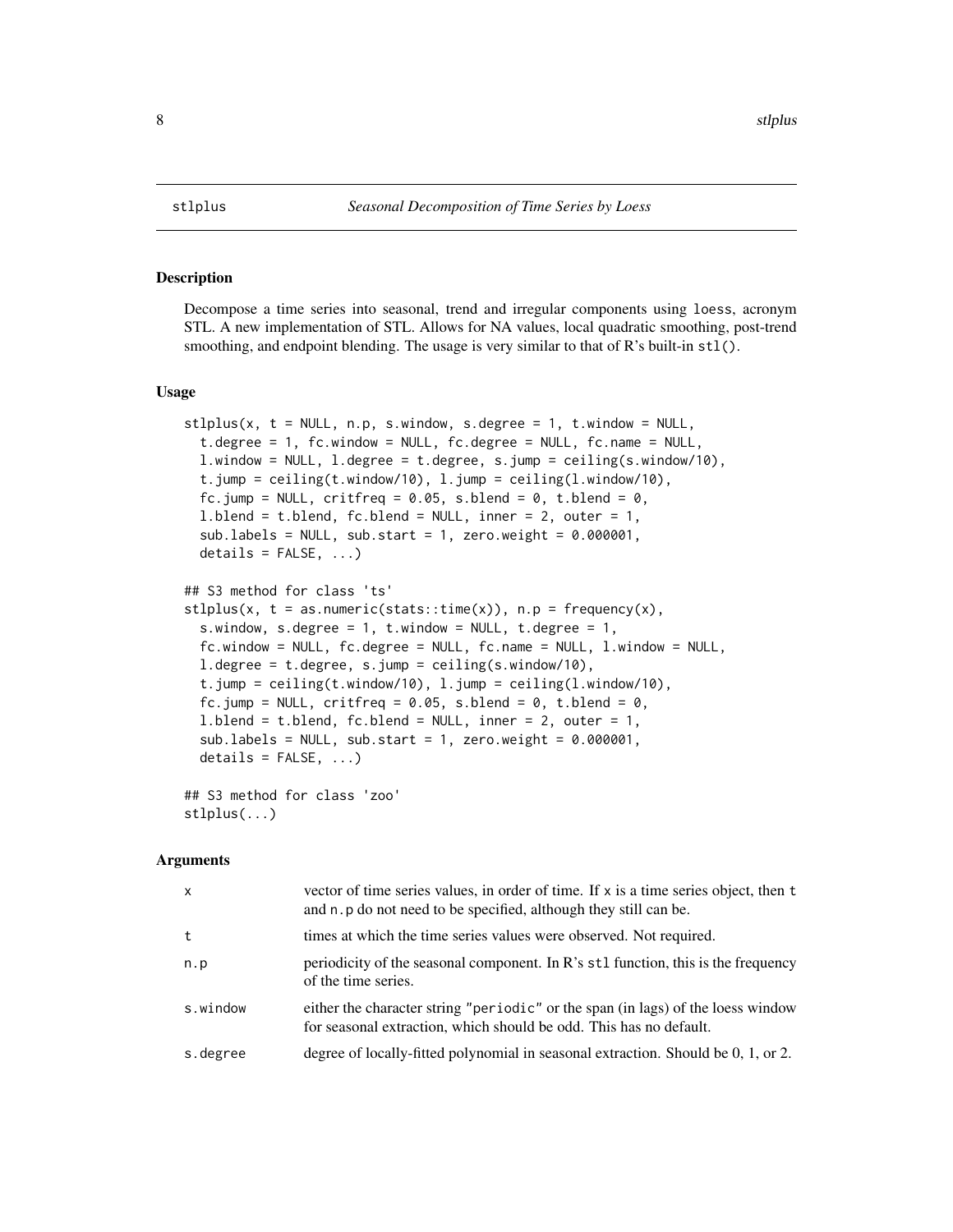#### stlplus the contract of the contract of the contract of the contract of the contract of the contract of the contract of the contract of the contract of the contract of the contract of the contract of the contract of the co

| t.window    | the span (in lags) of the loess window for trend extraction, which should be odd.<br>If NULL, the default, nextodd(ceiling((1.5*period) / (1-(1.5/s.window)))),<br>is taken.                                                                                                                                                                                                                                                                                                                                                                                                                                                                                                                                                                                 |
|-------------|--------------------------------------------------------------------------------------------------------------------------------------------------------------------------------------------------------------------------------------------------------------------------------------------------------------------------------------------------------------------------------------------------------------------------------------------------------------------------------------------------------------------------------------------------------------------------------------------------------------------------------------------------------------------------------------------------------------------------------------------------------------|
| t.degree    | degree of locally-fitted polynomial in trend extraction. Should be 0, 1, or 2.                                                                                                                                                                                                                                                                                                                                                                                                                                                                                                                                                                                                                                                                               |
| fc.window   | vector of lengths of windows for loess smoothings for other trend frequency<br>components after the original STL decomposition has been obtained. The smooth-<br>ing is applied to the data with the STL seasonal component removed. A fre-<br>quency component is computed by a loess fit with the window length equal to<br>the first element of fc.window, the component is removed, another component<br>is computed with the window length equal to the second element of fc.window,<br>and so forth. In most cases, the values of the argument should be decreasing,<br>that is, the frequency bands of the fitted components should increase. The ro-<br>bustness weights from original STL are used as weights in the loess fitting if<br>specified. |
| fc.degree   | vector of degrees of locally-fitted polynomial in the loess smoothings for the<br>frequency components specified in fc.window. Values of 0, 1 and 2 are allowed.<br>If the length of fc.degree is less than that of fc.window, the former is expanded<br>to the length of the latter using rep; thus, giving the value 1 specifies a degree of<br>1 for all components.                                                                                                                                                                                                                                                                                                                                                                                      |
| fc.name     | vector of names of the post-trend smoothing operations specified by fc. window<br>and fc.degree (optional).                                                                                                                                                                                                                                                                                                                                                                                                                                                                                                                                                                                                                                                  |
| 1.window    | the span (in lags) of the loess window of the low-pass filter used for each sub-<br>series. Defaults to the smallest odd integer greater than or equal to n.p which<br>is recommended since it prevents competition between the trend and seasonal<br>components. If not an odd integer its given value is increased to the next odd<br>one.                                                                                                                                                                                                                                                                                                                                                                                                                 |
| 1.degree    | degree of locally-fitted polynomial for the subseries low-pass filter. Should be<br>0, 1, or 2.                                                                                                                                                                                                                                                                                                                                                                                                                                                                                                                                                                                                                                                              |
|             | s.jump, t.jump, l.jump, fc.jump                                                                                                                                                                                                                                                                                                                                                                                                                                                                                                                                                                                                                                                                                                                              |
|             | integers at least one to increase speed of the respective smoother. Linear inter-<br>polation happens between every *. jumpth value.                                                                                                                                                                                                                                                                                                                                                                                                                                                                                                                                                                                                                         |
| critfreq    | the critical frequency to use for automatic calculation of smoothing windows for<br>the trend and high-pass filter.                                                                                                                                                                                                                                                                                                                                                                                                                                                                                                                                                                                                                                          |
|             | s.blend, t.blend, l.blend, fc.blend                                                                                                                                                                                                                                                                                                                                                                                                                                                                                                                                                                                                                                                                                                                          |
|             | vectors of proportion of blending to degree 0 polynomials at the endpoints of<br>the series.                                                                                                                                                                                                                                                                                                                                                                                                                                                                                                                                                                                                                                                                 |
| inner       | integer; the number of 'inner' (backfitting) iterations; usually very few (2) iter-<br>ations suffice.                                                                                                                                                                                                                                                                                                                                                                                                                                                                                                                                                                                                                                                       |
| outer       | integer; the number of 'outer' robustness iterations. Default is 0, but Recom-<br>mended if outliers are present.                                                                                                                                                                                                                                                                                                                                                                                                                                                                                                                                                                                                                                            |
| sub.labels  | optional vector of length n.p that contains the labels of the subseries in their<br>natural order (such as month name, day of week, etc.), used for strip labels<br>when plotting. All entries must be unique.                                                                                                                                                                                                                                                                                                                                                                                                                                                                                                                                               |
| sub.start   | which element of sub.labels does the series begin with. See details.                                                                                                                                                                                                                                                                                                                                                                                                                                                                                                                                                                                                                                                                                         |
| zero.weight | value to use as zero for zero weighting                                                                                                                                                                                                                                                                                                                                                                                                                                                                                                                                                                                                                                                                                                                      |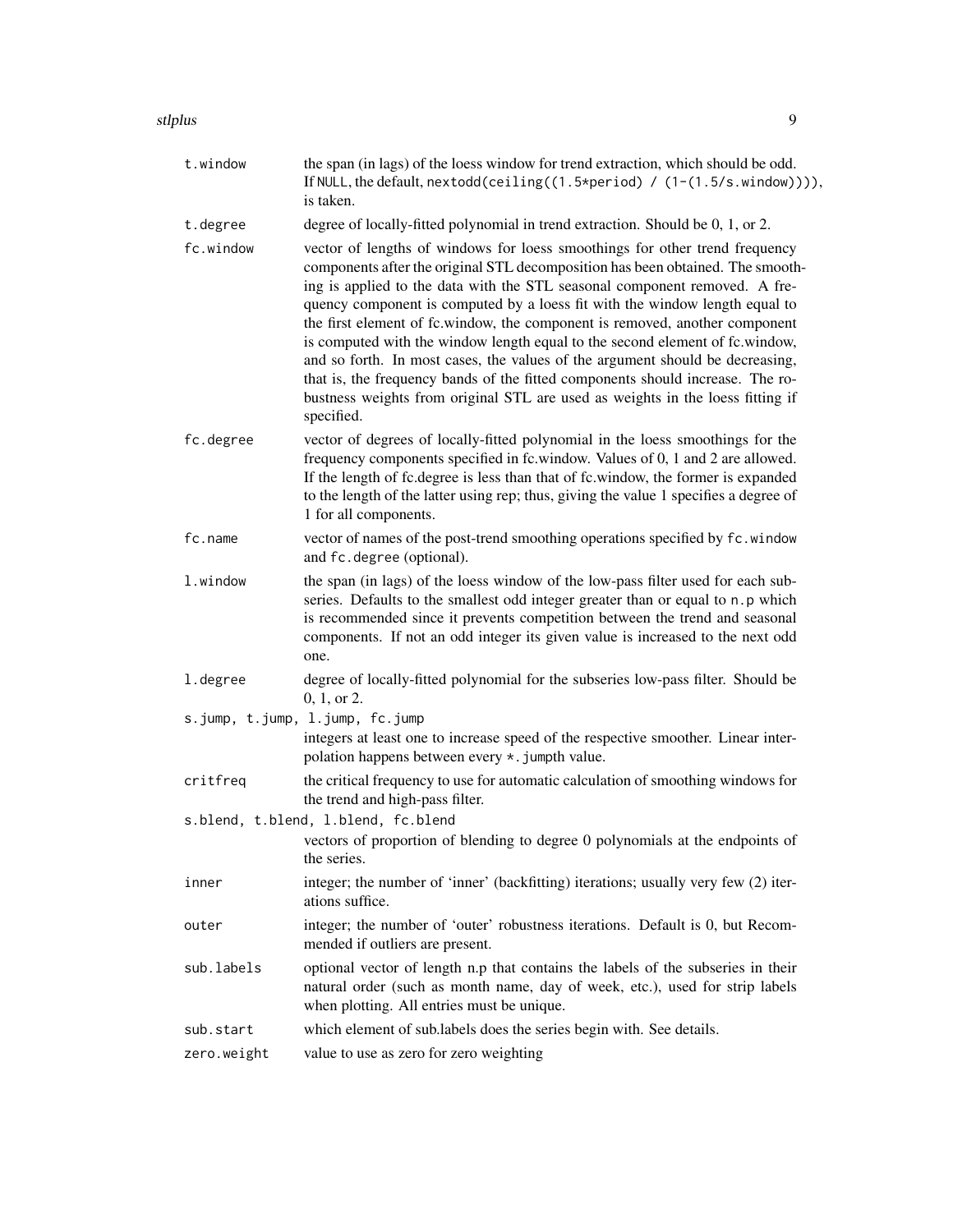details if TRUE, returns a list of the results of all the intermediate iterations. ... additional parameters

#### Details

The seasonal component is found by *loess* smoothing the seasonal sub-series (the series of all January values,  $\ldots$ ; if s.window = "periodic" smoothing is effectively replaced by taking the mean. The seasonal values are removed, and the remainder smoothed to find the trend. The overall level is removed from the seasonal component and added to the trend component. This process is iterated a few times. The remainder component is the residuals from the seasonal plus trend fit.

Cycle-subseries labels are useful for plotting and can be specified through the sub.labels argument. Here is an example for how the sub.labels and sub.start parameters might be set for one situation. Suppose we have a daily series with n.p=7 (fitting a day-of-week component). Here, sub.labels could be set to c("Sun", "Mon", "Tue", "Wed", "Thu", "Fri", "Sat"). Now, if the series starts with a Wednesday value, then one would specify sub.labels=4, since Wednesday is the fourth element of sub.labels. This ensures that the labels in the plots to start the plotting with Sunday cycle-subseries instead of Wednesday.

#### Value

returns an object of class "stlplus", containing

| data       | data frame containing all of the components: raw, seasonal, trend, remainder,<br>weights. |
|------------|-------------------------------------------------------------------------------------------|
| pars       | list of parameters used in the procedure.                                                 |
| fc.number  | number of post-trend frequency components fitted.                                         |
| fc         | data frame of the post-trend frequency components.                                        |
| time       | vector of time values corresponding to the raw values, if specified.                      |
| n          | the number of observations.                                                               |
| sub.labels | the cycle-subseries labels.                                                               |

#### Note

This is a complete re-implementation of the STL algorithm, with the loess part in C and the rest in R. Moving a lot of the code to R makes it easier to experiment with the method at a very minimal speed cost. Recoding in C instead of using R's built-in loess results in better performance, especially for larger series.

#### Author(s)

Ryan Hafen

#### References

R. B. Cleveland, W. S. Cleveland, J. E. McRae, and I. Terpenning (1990) STL: A Seasonal-Trend Decomposition Procedure Based on Loess. *Journal of Official Statistics*, 6, 3–73.

10 stlplus strategies and the strategies of the strategies of the strategies of the strategies of the strategies of the strategies of the strategies of the strategies of the strategies of the strategies of the strategies o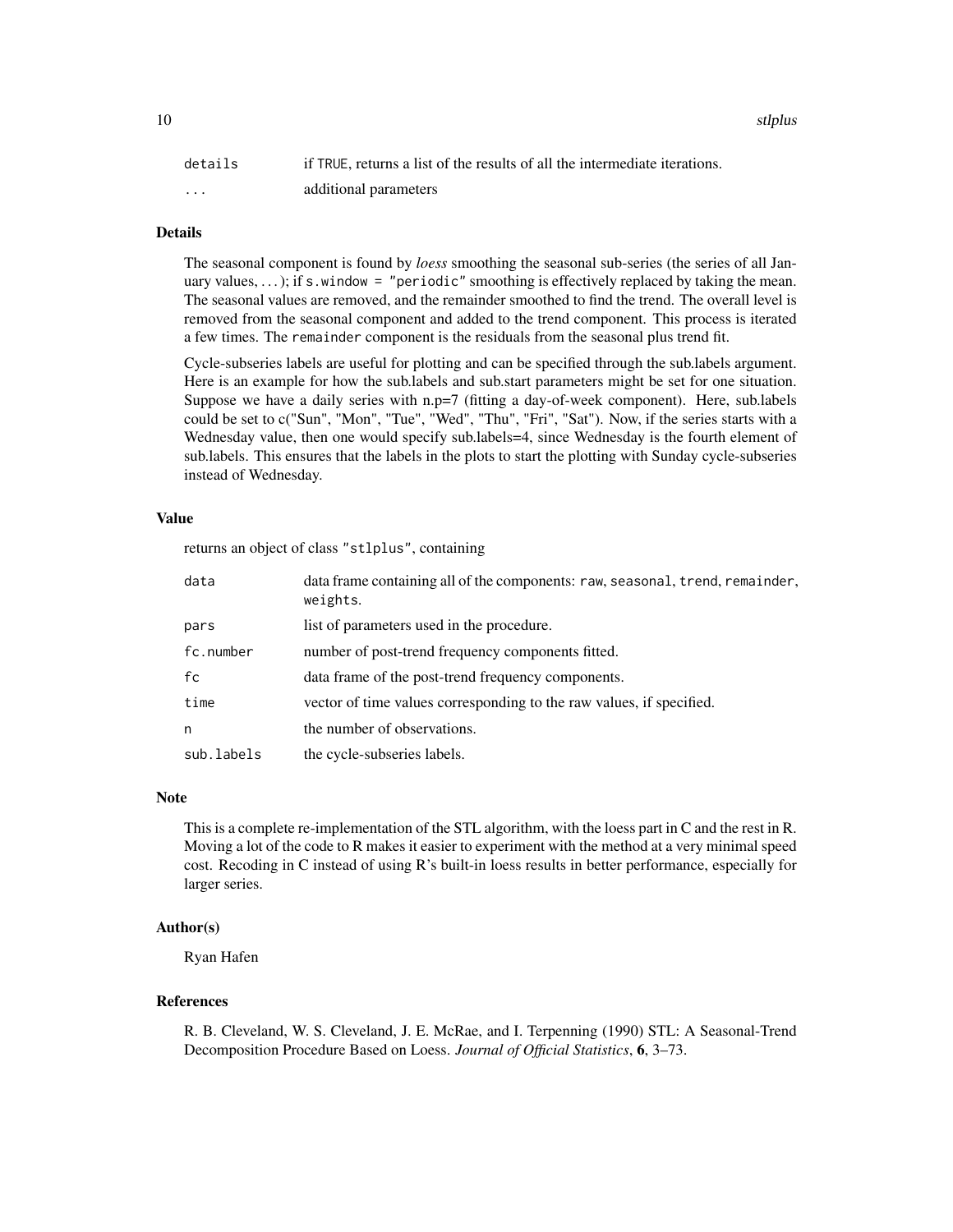#### <span id="page-10-0"></span>stlplus that the contract of the contract of the contract of the contract of the contract of the contract of the contract of the contract of the contract of the contract of the contract of the contract of the contract of t

#### See Also

[plot.stlplus](#page-1-1) for plotting the components, [getraw](#page-5-1), [seasonal](#page-5-2), [trend](#page-5-1), [remainder](#page-5-1) for accessing the components.

#### Examples

```
co2_st1 \leftarrow st1plus(co2, t = as.vector(time(co2)), n.p = 12,l.window = 13, t.window = 19, s.window = 35, s.degree = 1,
  sub.labels = substr(month.name, 1, 3))
plot(co2_stl, ylab = "CO2 Concentration (ppm)", xlab = "Time (years)")
plot_seasonal(co2_stl)
plot_trend(co2_stl)
plot_cycle(co2_stl)
plot_rembycycle(co2_stl)
# post-trend smoothing
co2_stl_pt < -stlplus(co2, t = as.vector(time(co2)), n.p = 12,l.window = 13, t.window = 19, s.window = 35, s.degree = 1,
  sub.labels = substr(month.name, 1, 3),
  fc.degree = c(1, 2), fc.window = c(201, 35),
  fc.name = c("long-term", "so. osc."))
plot(co2_stl_pt, scales = list(y = list(relation = "free")),ylab = "CO2 Concentration (ppm)", xlab = "Time (years)",
  aspect = 0.25, type = c("1", "g")# with NAs
y \le -\cos 2y[201:224] <- NA
y_stl \leq stlplus(y, l.window = 13, t.window = 19, s.window = 35,s.degree = 1, sub.labels = substr(month.name, 1, 3))
plot(y_stl, ylab = "CO2 Concentration (ppm)", xlab = "Time (years)", type = c("l", "g"))
plot_seasonal(y_stl)
plot_trend(y_stl)
plot_cycle(y_stl)
plot_rembycycle(y_stl)
# if you don't want to use a time series object:
y_stl \leq stlplus(y, t = as-vector(time(y)), n.p = 12,l.window = 13, t.window = 19, s.window = 35, s.degree = 1,
  sub.labels = substr(month.name, 1, 3))
# with an outlier
y2 < - \cos 2y2[200] <- 300
y2_stl \leftarrow stlplus(y2, t = asvector(time(y2)), n.p = 12,
```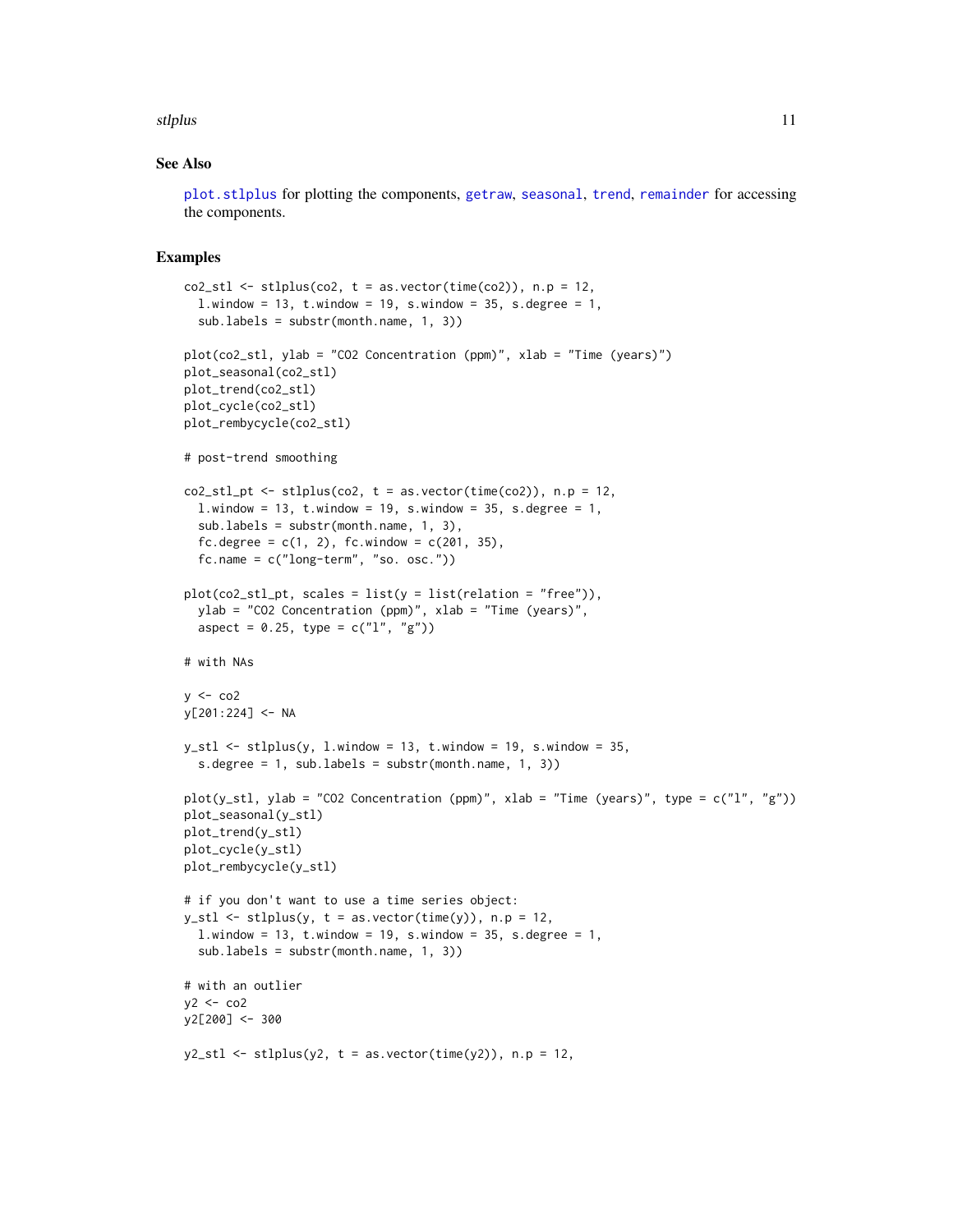```
l.window = 13, t.window = 19, s.window = 35, s.degree = 1,
  sub.labels = substr(month.name, 1, 3), outer = 10)
plot(y2_stl, ylab = "CO2 Concentration (ppm)", xlab = "Time (years)")
plot_seasonal(y2_stl)
plot_trend(y2_stl)
plot_cycle(y2_stl)
plot_rembycycle(y2_stl)
# compare to R's stl
x1 \leftarrow \text{stplus}(\text{co2}, t = \text{as}.\text{vector}(\text{time}(\text{co2})), n.p = 12,l.window = 13, t.window = 19, s.window = 11, s.degree = 1,
  sub.labels = substr(month.name, 1, 3))
x2 \le -stl (co2, 1.window = 13, t.window = 19, s.window = 11, s.degree = 1)
# will be different due to interpolation differences
plot(seasonal(x1) - seasonal(x2))# but not if all jump parameters are 1
x1 \leftarrow \text{stplus}(\text{co2}, t = \text{as}.\text{vector}(\text{time}(\text{co2})), n.p = 12,l.window = 13, t.window = 19, s.window = 11, s.degree = 1,
  sub.labels = substr(month.name, 1, 3),
  s.jump = 1, t.jump = 1, l.jump = 1)
x2 \le -stl (co2, 1.window = 13, t.window = 19, s.window = 11, s.degree = 1,
  s.jump = 1, t.jump = 1, 1.jump = 1)plot(seasonal(x1) - seasonal(x2))
```